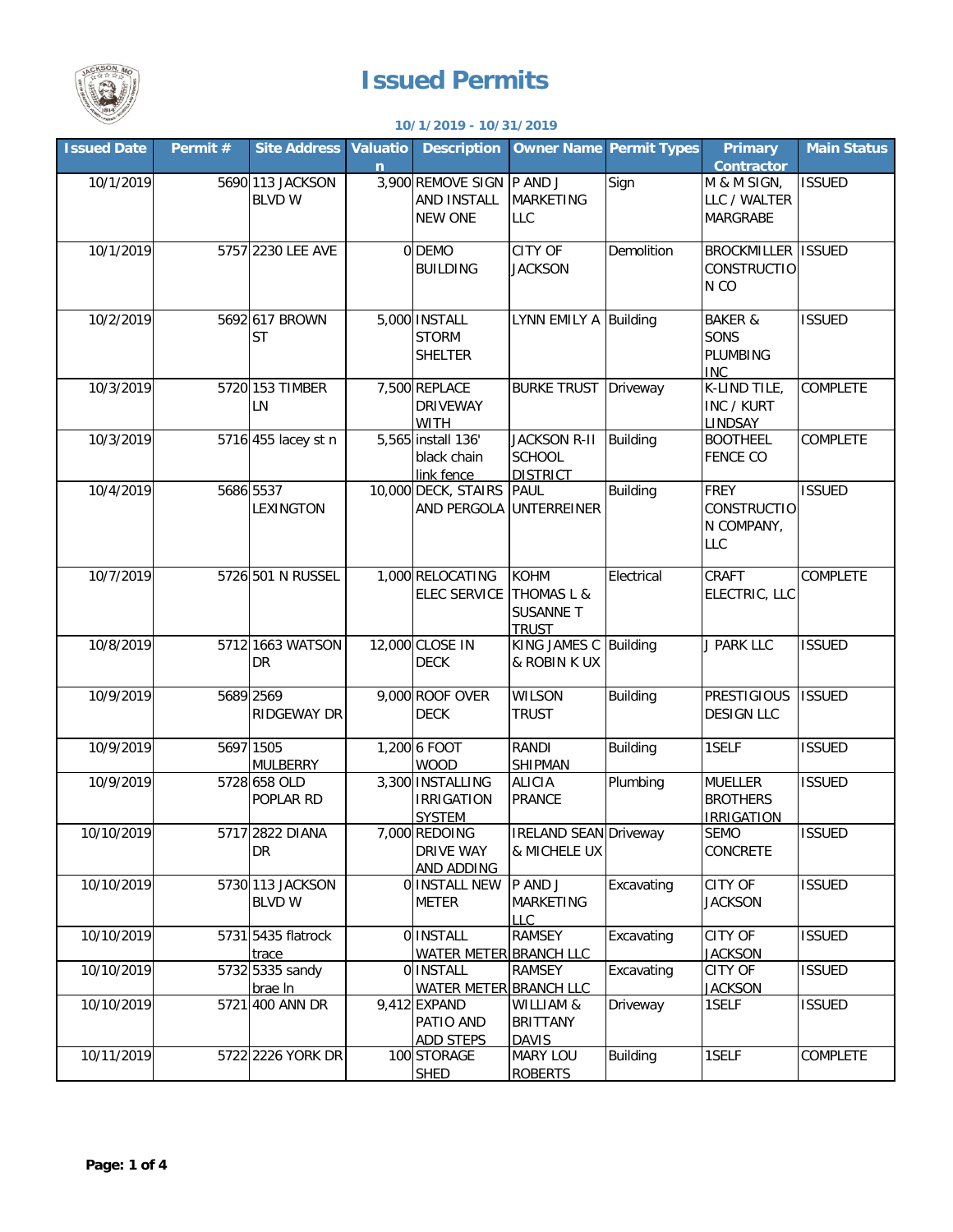| 10/11/2019 |          | 5671 320 WEST<br><b>MAIN ST</b>              | 150,000 INTERIOR<br><b>ALTERATIONS</b><br>& FINISHES            | <b>FIRST STATE</b><br><b>COMMUNITY</b><br><b>BANK</b>                    | Building        |                                                                         | <b>ISSUED</b>   |
|------------|----------|----------------------------------------------|-----------------------------------------------------------------|--------------------------------------------------------------------------|-----------------|-------------------------------------------------------------------------|-----------------|
| 10/11/2019 |          | 5733 2600 E MAIN                             | 11,000 IRRIGATION<br><b>SYSTEM</b>                              | Southeast<br>Health                                                      | Plumbing        | <b>STORK</b><br>LANDSCAPING                                             | <b>ISSUED</b>   |
| 10/11/2019 |          | 5727 326 MAIN ST<br>W                        | 3,000 REMODEL,<br>ADD                                           | <b>NGUYEN</b><br>JAMES M                                                 | <b>Building</b> | 1SELF                                                                   | <b>ISSUED</b>   |
| 10/14/2019 |          | 5735 417 S<br><b>FARMINGTON</b>              | 700 REPLACE<br><b>WATER LINE</b>                                | <b>JERRY</b><br><b>SCHUETTE</b>                                          | Plumbing        | <b>KRAMER</b><br>PLUMBING,<br>SEPTIC, &<br><b>SEWER INC</b>             | COMPLETE        |
| 10/14/2019 |          | 5715 654 OLD<br>POPLAR RD                    | 148,525 NEW SING<br><b>FAM RES ON</b><br><b>SLAB</b>            | MASTERCRAFT Building<br><b>DEVELOPMEN</b><br>Τ                           |                 | MASTERCRAFT ISSUED<br>DEVELOPMEN<br>T LLC                               |                 |
| 10/15/2019 |          | 5723 2194 RIPKEN<br><b>WAY</b>               | 8,000 SHED                                                      | OAK CREEK<br><b>PROPERTIES</b>                                           | <b>Building</b> | OAK CREEK<br>PROPERTIES,<br>LLC / NABORS<br><b>CONSTRUCTIO</b><br>N LLC | <b>ISSUED</b>   |
| 10/15/2019 |          | 5739 333 willow<br>bend                      | 1,900 repair water<br>line                                      | <b>MICHELLE</b><br><b>SEABAUGH</b>                                       | Plumbing        | <b>DUTCH</b><br>ENTERPRISES,<br><b>INC</b>                              | <b>COMPLETE</b> |
| 10/15/2019 |          | 5734 2065 DERWIN<br>CIR                      | 267,185 New Sing Fam<br>Res                                     | MIKE &<br><b>BRENDA</b><br><b>NAGEL</b>                                  | <b>Building</b> | <b>DOHOGNE</b><br><b>CONSTRUCTIO</b><br>N, BLAKE                        | <b>ISSUED</b>   |
| 10/16/2019 |          | 5669 501 N RUSSEL                            | 50,000 ADD ON<br><b>BATHROOM</b>                                | <b>KOHM</b><br><b>THOMAS L &amp;</b><br><b>SUSANNE T</b><br><b>TRUST</b> | <b>Building</b> | <b>WC</b><br><b>CONSTRUCTIO</b><br>N                                    | <b>ISSUED</b>   |
| 10/16/2019 |          | 5725 1525<br>ROSEBUD DR                      | 1,200 NEW DECK<br><b>NEXT TO</b><br>PATIO                       | MATT & TARA Building<br><b>WORTMANN</b>                                  |                 | 1SELF                                                                   | <b>ISSUED</b>   |
| 10/17/2019 |          | 5744 825 OLD CAPE<br><b>RD</b>               | 2,375 WATER LINE                                                | <b>SADLER</b><br>REPLACEMENT CHRISTOPHER<br>J & SARAH E<br>UX.           | Plumbing        | <b>DUTCH</b><br>ENTERPRISES,<br><b>INC</b>                              | <b>COMPLETE</b> |
| 10/17/2019 | 5724 725 | <b>GREENSFERRY</b><br><b>RD</b>              | 15,000 SHOP ON<br>CONCRETE<br><b>SLAB</b>                       | FRIEDRICH Building<br>ERIC S &<br><b>ANNIE UX</b>                        |                 | 1SELF                                                                   | <b>ISSUED</b>   |
| 10/17/2019 |          | 5729 640 & 642<br><b>BROADRIDGE</b>          | 233,500 DUPLEX ON<br><b>SLAB</b>                                | <b>BRANDON O</b><br><b>WILLIAMS</b><br><b>CONSTRUCTIO</b><br>N LLC       | <b>Building</b> | <b>WILLIAMS</b><br>CONSTRUCTIO<br>N, BRANDON<br>$\Omega$                | <b>ISSUED</b>   |
| 10/18/2019 |          | 5740 4700 E<br><b>JACKSON</b><br><b>BLVD</b> | 50,000 RELOCATE<br>SIGN & CHAIN SAPPINGTON<br><b>LINK FENCE</b> | <b>GARY</b>                                                              | Sign            | <b>PETERS</b><br>SERVICE CO                                             | <b>ISSUED</b>   |
| 10/18/2019 |          | 5741 814 GLEN CT                             | 500 PATIO BEHIND KIMBEL<br><b>HOUSE</b>                         | <b>TOMMY &amp;</b><br><b>JOELLEN</b>                                     | Driveway        | 1SELF                                                                   | <b>ISSUED</b>   |
| 10/18/2019 |          | 5747 717 S HOPE<br><b>ST</b>                 | 500 NEW GAS LINE MISSOURI<br><b>RAN</b>                         | <b>FARMERS</b><br>ASSOC INC                                              | Mechanical      | <b>PETERS</b><br><b>HEATING &amp;</b><br>AIR<br>CONDITIONIN<br>G INC    | COMPLETE        |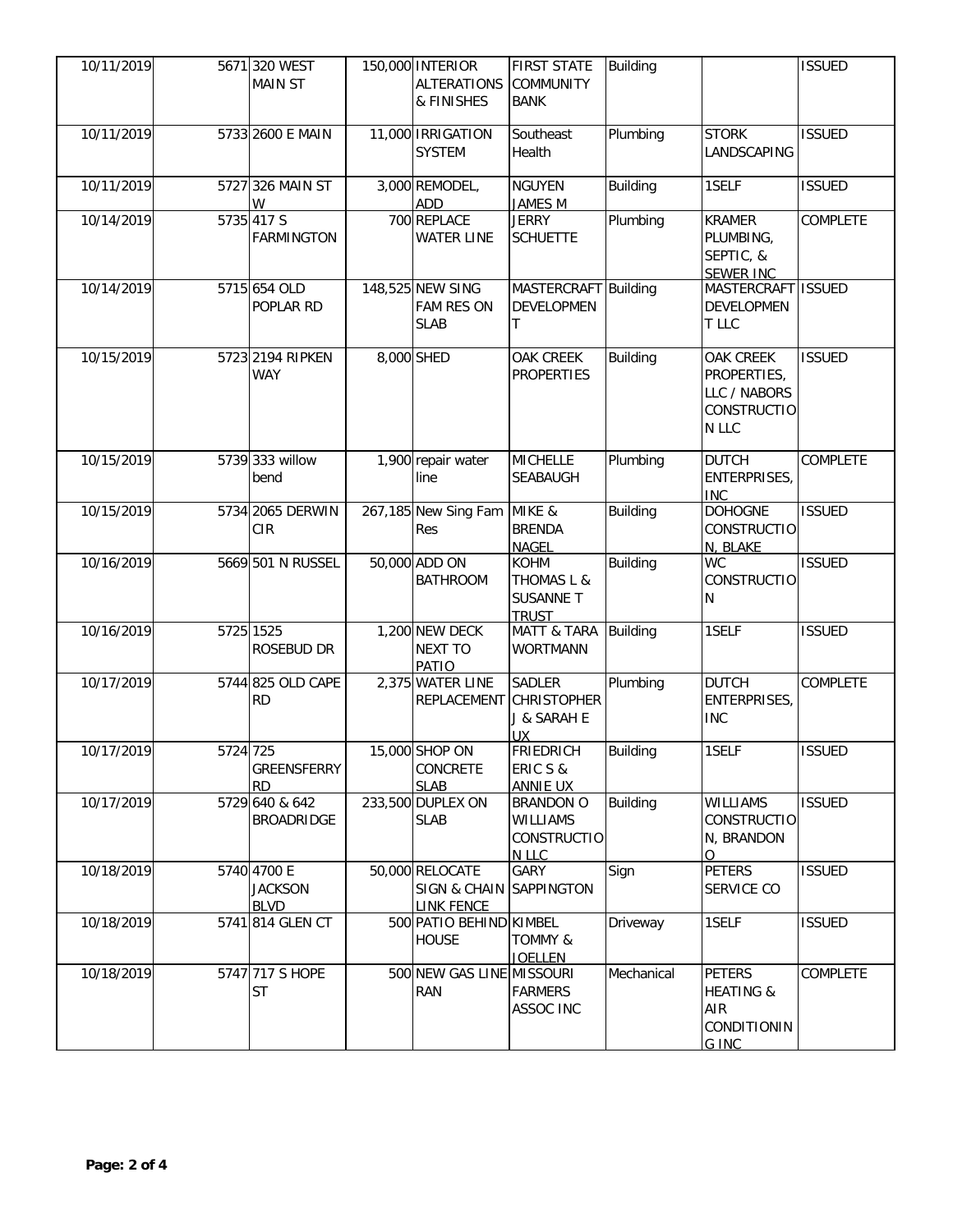| 10/18/2019 | 5748 218 W<br>WASHINGTON            | 3,500 REPAIR<br><b>SEWER LINE</b>                | <b>STOUT</b><br>DONALD E &<br>JANIE E ET UX                                 | Plumbing        | <b>BONNEY</b><br><b>SEPTIC TANK</b><br><b>PUMPING &amp;</b><br><b>CHIMNEY</b><br><b>SWEEP</b><br>SERVICE, BILL | <b>COMPLETE</b> |
|------------|-------------------------------------|--------------------------------------------------|-----------------------------------------------------------------------------|-----------------|----------------------------------------------------------------------------------------------------------------|-----------------|
| 10/18/2019 | 5749 2775 MAIN ST<br>Е              | 50 ELECTRIC<br><b>SERVICE</b>                    | <b>JACKSON</b><br><b>SENIOR</b><br><b>GARDEN</b><br><b>APARTMENTS</b><br>IP | Electrical      | 1SELF                                                                                                          | <b>ISSUED</b>   |
| 10/22/2019 | 5756 5387 JUDEN<br><b>BROOK WAY</b> | 7,100 GENERATOR<br><b>INSTALL</b>                | <b>VICTOR GUNN Mechanical</b>                                               |                 | PREFERRED<br>MAINTENANCE<br>INC /<br>AMERICAN<br>POOLS OF<br><b>MISSOURI</b>                                   | COMPLETE        |
| 10/23/2019 | 5759 420 E ADAMS                    | 100 INSTALLING<br><b>TELEPHONE</b><br>CABLE      |                                                                             | Excavating      | <b>EASTERN</b><br><b>MISSOURI</b><br><b>INDUSTRIES</b><br>INC - EMI                                            | <b>ISSUED</b>   |
| 10/23/2019 | 5761 703 MORGAN                     | 1,300 SERVICE<br><b>UPGRADE</b>                  | PENSEL CARL<br>& DOROTHY                                                    | Electrical      | ON ELECTRIC                                                                                                    | COMPLETE        |
| 10/23/2019 | 5742 113 JACKSON<br><b>BLVD W</b>   | 11,350 WHITE 6'<br><b>VINYL FENCE</b>            | P AND J<br><b>MARKETING</b><br><b>LLC</b>                                   | Building        | <b>BOOTHEEL</b><br><b>FENCE CO</b>                                                                             | <b>ISSUED</b>   |
| 10/23/2019 | 5743 936 N WEST<br>LANE             | 8,995 WOOD FENCE                                 | <b>JACKSON</b><br><b>SIPLES</b>                                             | <b>Building</b> | <b>BOOTHEEL</b><br>FENCE CO                                                                                    | <b>ISSUED</b>   |
| 10/23/2019 | 5736 1636<br>Enterprise Ct          | 2,995 black chain<br>link fence                  | <b>DOUG</b><br><b>MUELLER</b>                                               | <b>Building</b> | <b>BOOTHEEL</b><br><b>FENCE CO</b>                                                                             | <b>ISSUED</b>   |
| 10/24/2019 | 5763 WEST SIDE OF                   | 0 EXCAVATING                                     |                                                                             | Excavating      |                                                                                                                | <b>ISSUED</b>   |
| 10/25/2019 | 5766 1242<br>DECLARATION<br>DR      | 0 INSTALL<br>WATER METER ELECTRIC LLC            | SOUTHEAST                                                                   | Excavating      | CITY OF<br><b>JACKSON</b>                                                                                      | <b>ISSUED</b>   |
| 10/25/2019 | 5767 2856 VISTA<br>RIDGE PL         | 500 ELECTRIC<br><b>SERVICE</b><br><b>UPGRADE</b> | SCOTT &<br>MONICA COBB                                                      | Electrical      | <b>MARTIN KING</b>                                                                                             | COMPLETE        |
| 10/25/2019 | 5769 1582<br>MEADOW CT              | 1,000 SEWER<br>LATERAL                           | DEEWAYNE &<br><b>JANE HICKS</b>                                             | Plumbing        | D & B<br>EQUIPMENT-<br>EXCAVATING                                                                              | COMPLETE        |
| 10/25/2019 | 5770 802 OLD CAPE<br><b>RD</b>      | 0 Relocate Water MILLER<br>Meter                 | <b>CHRISTOPHER</b><br>K & CYNTHIA                                           | Excavating      | CITY OF<br><b>JACKSON</b>                                                                                      | <b>ISSUED</b>   |
| 10/25/2019 | 5771 805 OLD CAPE<br><b>RD</b>      | 0 Relocate Water CHOATE<br>Meter                 | <b>FRANK W &amp;</b><br><b>KAREN UX</b>                                     | Excavating      | CITY OF<br><b>JACKSON</b>                                                                                      | <b>ISSUED</b>   |
| 10/25/2019 | 5772 820 Old Cape<br>Rd             | 0 Relocate Water BROTHERTON<br>Meter             | <b>OSCAR R &amp;</b><br><b>ESSIE</b>                                        | Excavating      | CITY OF<br><b>JACKSON</b>                                                                                      | <b>ISSUED</b>   |
| 10/25/2019 | 5773 821 OLD CAPE<br><b>RD</b>      | 0 Relocate Water THOMPSON<br>Meter               | <b>TREVOR</b>                                                               | Excavating      | CITY OF<br><b>JACKSON</b>                                                                                      | <b>ISSUED</b>   |
| 10/25/2019 | 5774 1040 Old Cape<br>Rd            | 0 Relocate Water PUCKET<br>Meter                 | JOSHUA W                                                                    | Excavating      | CITY OF<br><b>JACKSON</b>                                                                                      | <b>ISSUED</b>   |
| 10/25/2019 | 5775 1142 OLD<br>CAPE RD            | 0 Relocate Water CRAIG<br>Meter                  | <b>BRANDON N &amp;</b><br><b>SHULTZ</b><br><b>NICKOLE</b>                   | Excavating      | CITY OF<br><b>JACKSON</b>                                                                                      | <b>ISSUED</b>   |
| 10/25/2019 | 5776 1132 OLD<br>CAPE RD            | 0 Relocate Water CROWLEY<br>Meter                | <b>JOSHUA C</b>                                                             | Excavating      | CITY OF<br><b>JACKSON</b>                                                                                      | <b>ISSUED</b>   |